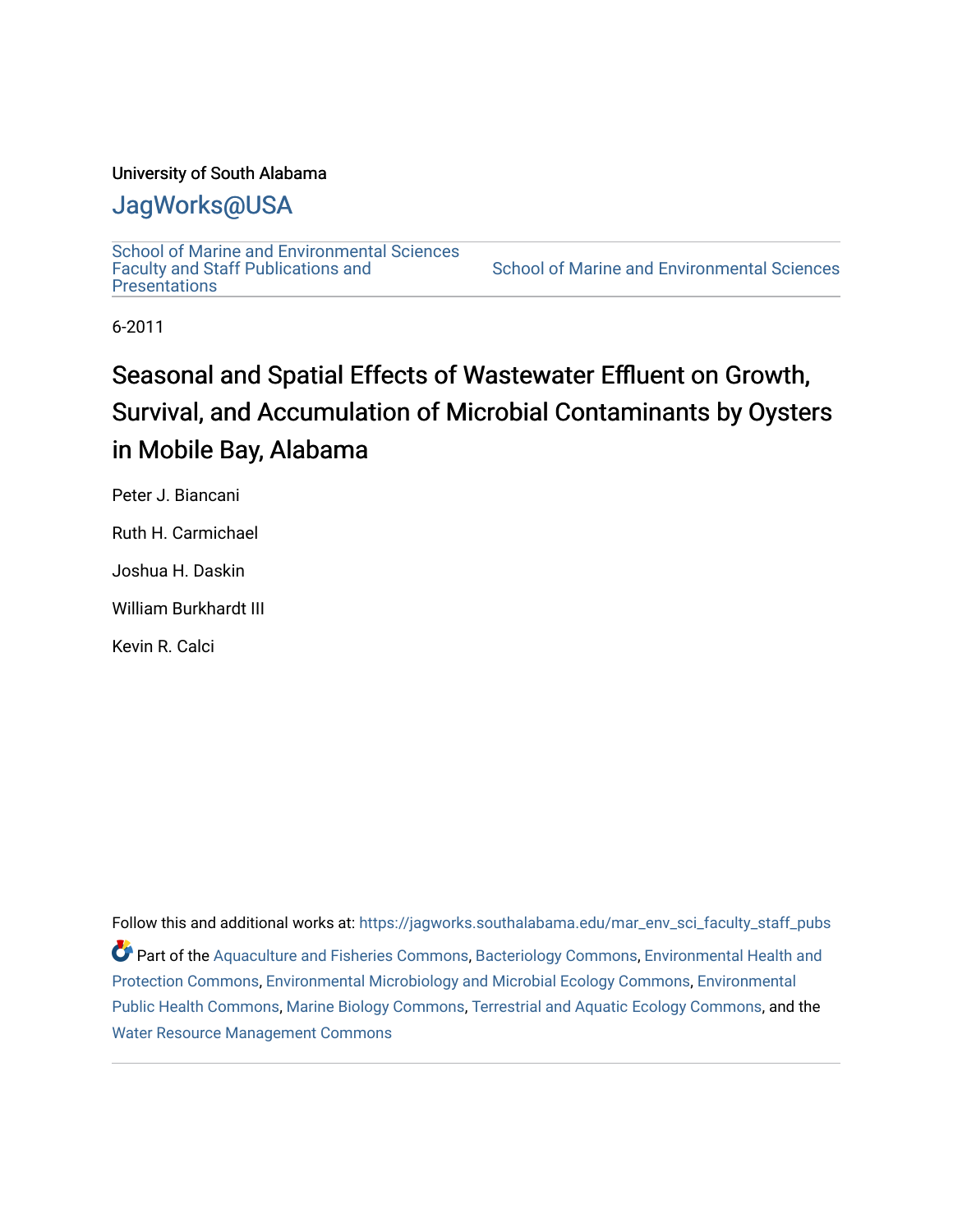## Seasonal and Spatial Effects of Wastewater Effluent on Growth, Survival, and Accumulation of Microbial Contaminants by Oysters in Mobile Bay, Alabama

Peter J. Biancani · Ruth H. Carmichael · Joshua H. Daskin & William Burkhardt III & Kevin R. Calci

Received: 5 February 2011 /Revised: 2 June 2011 /Accepted: 9 June 2011 / Published online: 29 June 2011  $\circ$  Coastal and Estuarine Research Federation 2011

Abstract We measured seasonal effects of wastewater treatment plant (WTP) effluent on growth, survival, and accumulation of microbes in oysters near a major WTP in Mobile Bay, AL. Despite higher nutrients near the WTP, seasonal conditions rather than distance affected chlorophyll a concentration and oyster growth. In summer and fall, when oyster growth was higher,  $\delta^{15}N\%$  in oysters near the WTP changed through time to reflect  $\delta^{15}N\%$  in effluent (approx. −4‰). Microbial indicators (male-specific coliphage, fecal coliforms) were highest in oysters near the WTP in all seasons and correlated with  $\delta^{15}N\%$  in fall and summer. Increased riverine discharge and slower acquisition of  $\delta^{15}N\%$  likely confounded correlations in winter/spring. Although we did not detect gross ecological effects of wastewater exposure for oysters, data indicated wastewaterderived particles entered the local food web and accumu-

P. J. Biancani · R. H. Carmichael  $(\boxtimes)$ Dauphin Island Sea Lab, 101 Bienville Boulevard, Dauphin Island, AL 36528, USA e-mail: rcarmichael@disl.org

P. J. Biancani : R. H. Carmichael University of South Alabama, Mobile, AL 26688, USA

J. H. Daskin MB 0193 Brandeis University, Waltham, MA 02454, USA

W. Burkhardt III · K. R. Calci US Food and Drug Administration, Gulf Coast Seafood Laboratory, 1 Iberville Road, Dauphin Island, AL 36528, USA

lated in oysters. These data highlight the importance of using multiple indicators of wastewater exposure and considering both seasonal and spatial effects when defining wastewater influence on a system or species.

Keywords Sewage . Stable isotopes . Fecal coliform . Male-specific coliphage

#### Introduction

Each year, billions of gallons of wastewater are discharged into near-shore waters in the USA, delivering nutrients and other contaminants that have negative effects on coastal ecosystems and human health (Alexander [1998\)](#page-10-0). Input of nutrients, such as nitrogen (N), stimulates primary production that can initially feed fisheries, but in excess, may lead to eutrophication-associated hypoxic events and fisheries loss (Cloern [2001;](#page-11-0) Nixon et al. [2002](#page-11-0)). Even treated wastewater effluent may transport fecal-associated microorganisms such as hepatitis A virus and human norovirus, which are implicated in thousands of illnesses each year among people who consume contaminated shellfish (Burkhardt and Calci [2000;](#page-11-0) Shieh et al. [2000](#page-11-0)). To prevent illnesses, thousands of hectares of fishing areas in the USA are closed to shellfish harvest due to elevated concentrations of fecal indicator bacteria and other criteria that may not be reflected by fecal coliform indicators (Rippey [1994](#page-11-0); Glasoe and Christy [2005\)](#page-11-0). The resulting economic impact from lost fishery yield is considerable (Alexander [1998;](#page-10-0) Landrum and Ache [2000](#page-11-0)). Hence, there is substantial need for better detection and identification of wastewater influences on coastal systems to inform fisheries management and protect public health (e.g., Randall [2003](#page-11-0); Savage [2005\)](#page-11-0).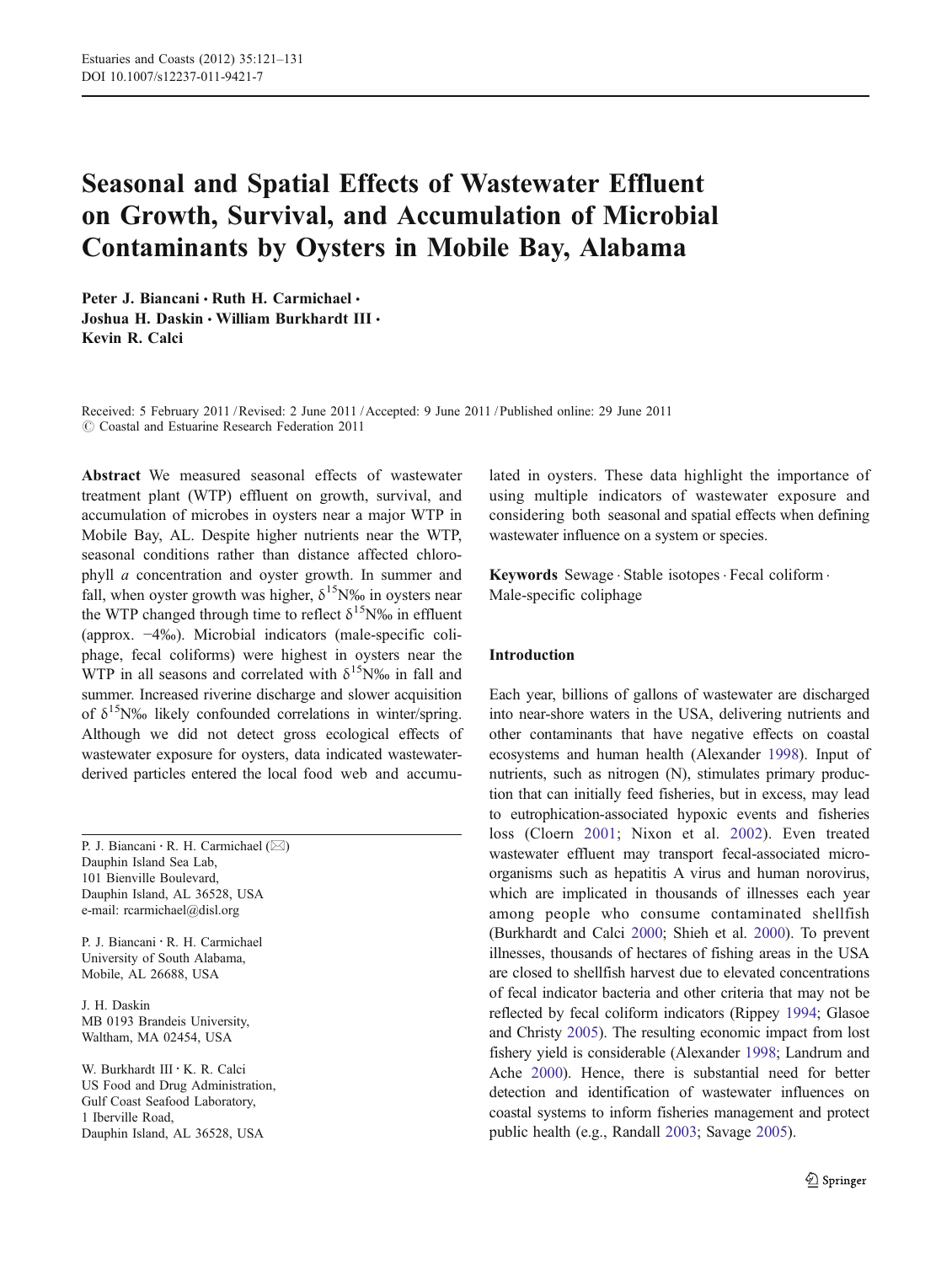The timing and spatial scale of exposure may determine how wastewater inputs affect shellfish. Seasonal differences in water temperature or salinity, for example, may mediate wastewater-stimulated shellfish growth by affecting the abundance of microalgae available as food for shellfish or altering bivalve feeding rates (Brown and Hartwick [1988](#page-11-0); Carmichael et al. [2004\)](#page-11-0). Seasonal temperature variation may also affect the abundance of bacteria and viruses (Rippey [1994;](#page-11-0) Mathias et al. [1995\)](#page-11-0). Bacteria, such as coliforms, may proliferate in nutrient-rich waters during warmer months and survive in colder months (Anderson et al. [1983;](#page-10-0) Lipp et al. [2001](#page-11-0)) while viruses are relatively more stable in colder months (Burkhardt and Calci [2000](#page-11-0)). Seasonal variation in riverine discharge into local waters can also change the concentration and composition of microbes delivered to an embayment, further confounding interpretation of wastewater influences on accumulation of microbial contaminants by shellfish (Calci et al. [1998](#page-11-0); Gregory and Frick [2001](#page-11-0); Lipp et al. [2001\)](#page-11-0). Similarly, distance from a wastewater source may reduce the concentration of N and microbes as they are diluted by receiving waters. This dilution has been detected within and among estuaries as shifts in N stable isotope ratios (an established indicator of wastewater-derived N) in suspended particles in the water column and in tissues of contaminated shellfish (e.g., Savage [2005;](#page-11-0) Daskin et al. [2008](#page-11-0)). No studies have quantified the influence of wastewater on shellfish ecology and pathogen accumulation seasonally and spatially, despite importance to defining ecosystem level effects as well as fisheries and wastewater management strategies.

To investigate the temporal and spatial effects of wastewater exposure on shellfish, we employed three independent measures of wastewater influence—traditional oyster ecology, N stable isotope analysis, and microbial indicators—across three seasonal periods (summer, fall and winter/spring) and at different distances from a major wastewater treatment plant (WTP). Season and distance from the WTP outfall had significant effects on environmental attributes, oyster growth, and bioindicators of wastewater exposure. Despite seasonal effects on oyster growth, assimilation of wastewater-derived particles was detectable to some extent in oysters year round using this suite of wastewater indicators. Fecal coliforms, the standard indicator used to assess the sanitary quality of shellfish harvest areas in the USA, were less useful to indicate wastewater exposure during the winter/spring when riverine discharge was higher. Concentrations of male-specific coliphage (MSC), a proxy for norovirus and thought to be more specific to pathogens of concern to human health (Dore and Lees [1995](#page-11-0); Shieh et al. [1999\)](#page-11-0), however, showed potential to function effectively regardless of season. Herein, we provide the first data regarding simultaneous

influence of wastewater on ecology and microbe accumulation in a commercially harvested species.

#### Methods

#### Sampling Scheme

To determine spatial and temporal effects of WTP effluent on sentinel oysters, we transplanted oysters at increasing distance (0.07, 0.5, 2.18, and 5.68 km, referred to as sites 1–4, respectively) from the Clifton C. Williams WTP located on MacDuffie Island in the northern part of Mobile Bay (Fig. [1\)](#page-3-0) during three seasonal periods. Seasonal periods were defined as summer (8 Jun–16 Jul 2007), fall (18 Oct–6 Dec 2007), and winter/spring (11 Feb–25 Mar 2008). Each seasonal period was approximately 6 weeks in duration with sampling every 2 weeks, weather permitting. Wastewater at the facility undergoes secondary treatment prior to discharge into Mobile Bay (Volkert and Associates, Inc. [2006\)](#page-11-0). The nearby Mobile Bay ship channel may act as a conduit for waters from the upper bay to the mouth (Fig. [1](#page-3-0)), providing a potential north–south gradient of wastewater concentration as it mixes with and is diluted by surrounding bay water (Daskin et al. [2008](#page-11-0); Huang et al. [2009](#page-11-0)).

#### Transplanted Oysters

Oysters (Crassostrea virginica) were deployed in cages measuring  $33 \times 33 \times 10$  cm deep and constructed from a 2.5-cm plastic-coated wire mesh. During the initial summer season, 18 oysters, measuring on average  $54.5\pm0.4$  mm height (longest shell dimension), were placed in each cage. During subsequent seasons, 30 oysters, measuring  $55.0 \pm 0.3$ (fall) and  $57.3\pm0.3$  mm (winter/spring) shell height were planted. The higher number better accommodated sample processing. Two replicate cages were placed 0.5 and 1.5 m below the surface at each site  $(n=4$  per site). Oysters were obtained from stocks reared at the Auburn University Shellfish Laboratory on Dauphin Island, AL. Prior to transplanting, oysters were held in recirculating seawater aquaria at the Dauphin Island Sea Lab and gradually acclimated to ambient field conditions by adjusting salinity to 2–3 and temperature to 2–3°C per day. Oysters  $(n=4$  in summer and 8 in fall and winter/spring) were collected from each cage biweekly to measure growth and stored at −20°C for subsequent biochemical analyses.

#### Oyster Growth and Survival

To measure growth, the leading edge of each shell was marked with permanent marker or paint pen before trans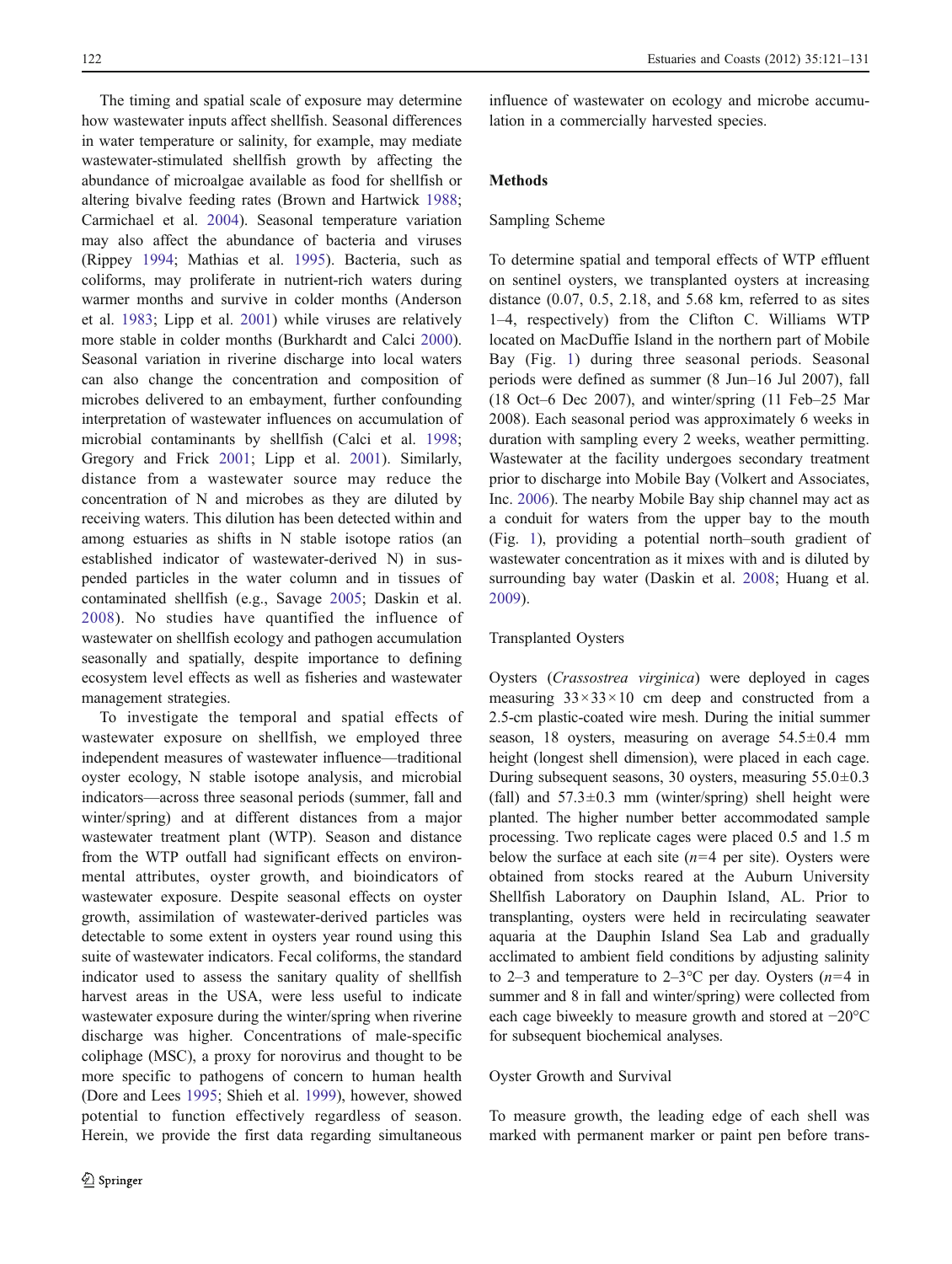<span id="page-3-0"></span>Fig. 1 Study sites in Mobile Bay, AL, located 0.07, 0.5, 2.18, and 5.68 km (black, dark gray, light gray, and white dots, respectively) from the Clifton C. Williams WTP outfall (WTP). The gray line indicates the Mobile Bay ship channel, and stars indicate four background control water sampling sites



planting. Upon collection, mortalities were noted and growth was measured to the nearest 0.1 mm as the difference between the marked edge and new growth along the axis of longest shell length (shell height). Growth was reported as the mean growth per day for each collection period and site. During the fall, cages at 2.18 km from the WTP outfall were lost due to theft or vandalism, and data from oysters at this site were omitted from growth, isotope, and microbial statistical analyses.

#### Ancillary Measurements

Water and Effluent Sampling Water samples were collected using a horizontal water sampler (Wilco) at the depth of transplant cages prior to collection of oysters on each collection date. WTP effluent was collected directly from the dechlorination contact chamber immediately prior to release into the outfall pipe at the start and end of the study. To determine the background conditions in Mobile Bay, water samples were collected from control sites north of the WTP outfall and south of the study sites. Samples were stored on ice in acid-washed opaque Nalgene bottles and processed within 8 h of collection to separate filtrate for nutrient analyses from suspended particles (SPM) for chlorophyll a (chl a) and stable isotope analysis. To do this, samples were pre-filtered through a 200-μm plastic mesh before vacuum filtration through 25 mm 0.7 μm pore-size Wattman GF/F glass fiber filters.

Nutrient and Chl a Analyses Filtrate was frozen at −20°C for N and phosphorus (P) analysis. Nutrient  $(NO_3^-$ ,  $NO_2^-$ , and NH4 + ) analysis of the filtered water was performed on a Skalar San+Autoanalyzer according to the methods of Strickland and Parsons [\(1972\)](#page-11-0). Chl a was extracted from filters using a 2:3 DMSO/90% acetone solution as described by MacIntyre and Cullen  $(2005)$  $(2005)$  $(2005)$ . Filters for chl *a* were analyzed using a Turner Designs TD700 fluorometer. Three pseudo-replicate filters were processed to obtain one value for each water sample.

Environmental Attributes Temperature, salinity, and DO concentrations at each site were measured using a YSI 85 handheld meter at the depth of transplant cages. To determine the effects of freshwater discharge on microbial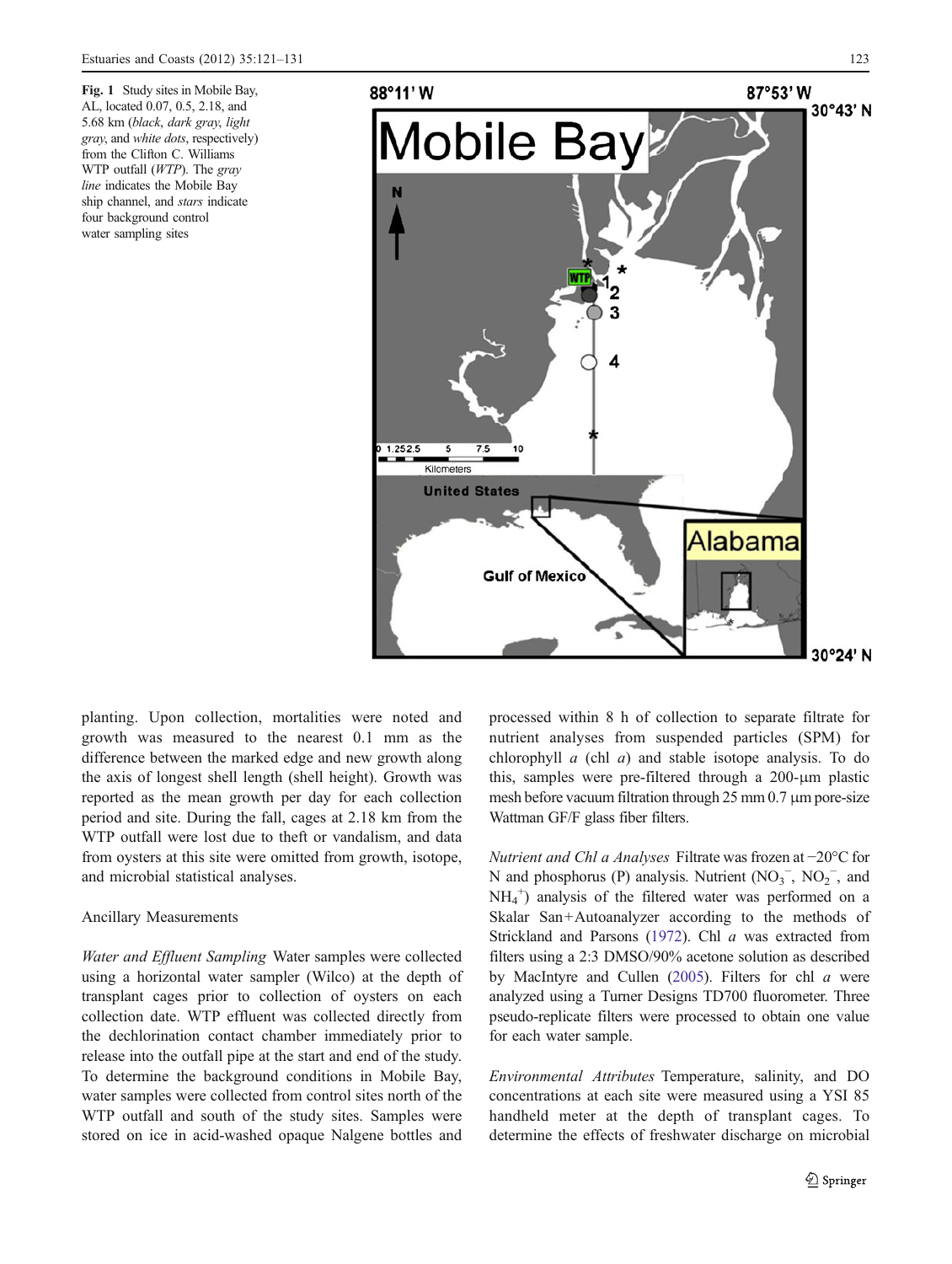concentrations, riverine discharge into Mobile Bay was estimated by adding daily discharge rates at two US Geological Survey (USGS) gauging stations, the Coffeeville Dam on the Tombigbee River (USGS site #: 02469765) and the Claiborne Dam on the Alabama River (USGS site #: 02429500) (USGS [2010\)](#page-11-0). The mean discharge for 14 days prior to each sampling date was selected for analysis based on our sampling scheme (the time estimated for temporally explicit stable isotope and microbial data) and an estimated 5-day lag between readings at the river gauging stations and our sites in Mobile Bay (Schroeder [1979;](#page-11-0) Daskin et al. [2008\)](#page-11-0). The resulting flow data from the 2-week increments were used for comparison to biweekly microbial data and to calculate seasonal means.

#### Stable Isotope Analysis

Two filters (prepared as described above) of SPM from each receiving water and effluent sample were dried at 60°C to a constant weight for stable isotope (SI) analysis. To obtain mean SI ratios for oysters at each site, and capture individual variation, three replicate samples were used; the samples were comprised of tissue from two individual oysters and an aggregate tissue sample from four oysters. Soft tissues were removed from the shell and washed with ultra-pure water (dual deionization followed by a microbial post filter). The adductor muscle was separated from the remaining whole tissues. Adductor muscle was dried at 60°C to a constant weight, ground to a powder using a mortar and pestle, and 1–3 mg was packed for analysis.

All stable isotope samples were analyzed at the UC Davis Stable isotope facility by continuous flow isotope ratio mass spectrometry (20–20 mass spectrometer, PDZ Europa) after sample combustion to  $CO<sub>2</sub>$  and  $N<sub>2</sub>$  in an online elemental analyzer (PDZ Europa Automatic N and C Analyzer-Gas Solid Liquid). Gases were separated on a Carbosieve G column (Supelco) before introduction to the isotope ratio mass spectrometer.

#### Microbial Analysis

Oysters for microbial analysis were sampled at time zero and at the end of each seasonal period  $(n=8$  for summer and  $n=10$  for fall and winter/spring). Oysters seasonally sampled for microbial analysis were combined from four cages at each site to provide a sufficient quantity of oyster tissue for subsequent microbial assays. Whole oyster samples were stored on ice and processed within 24 h, including thorough washing, shucking, and aggregating whole tissues for analyses according to recommended Procedures of the Examination of Seawater and Shellfish (American Public Health Association [1970\)](#page-10-0). Fecal coliform concentrations in oyster tissue and water were determined by a conventional five-tube multiple dilution most-probable number (MPN) procedure (American Public Health Association [1970\)](#page-10-0). Briefly, lauryl tryptose broth (Difco) was chosen as the presumptive growth media, while confirmation was performed by inoculating liquid EC-MUG media (Difco) and incubating at 44.5°C for 18–24 h (Rippey et al. [1987\)](#page-11-0). MSC densities were determined in oyster tissues and water by using a modified double-agar overlay method described by Cabelli et al. ([1988](#page-11-0)). Water was analyzed similarly to oyster tissue supernatant. After incubation at 35°C for 18– 24 h, viral plaques were enumerated and densities determined.

#### Statistical Analyses

Analysis of variance revealed no significant differences in growth or SI ratio between cages at each site. Hence, cages were considered replicates  $(n=4)$  for each site. Mean values for SI ratios of oyster tissue represent the mean of two individuals and one aggregate. All analyses were performed by Minitab 15<sup>®</sup>, using a general linear model for analyses of variance followed by Tukey's test of variability, unless otherwise indicated. Data were log-transformed for further analysis and error was propagated according to Valiela ([2000](#page-11-0)). All linear correlations were tested using the Pearson's product-moment correlation coefficient. Principle component analysis (PCA) was applied to determine the combination of variables (i.e.; nutrients, temperature, salinity, and DO concentrations) that had the greatest effect on chl a concentration among sites.

#### Results

Seasonal and Spatial Variation in Environmental Attributes

Mean water temperatures ranged from 15°C to 29°C and showed predictable seasonal differences regardless of distance from the WTP (Table [1;](#page-5-0) ANOVA:  $F_{2,46}$ =116.01, P<0.001; Tukey's post hoc test: for all seasonal period comparisons  $P<0.001$ ). Mean DO values fell within the normoxic range at all sites in all seasons and generally had an inverse relationship with temperature (Table [1\)](#page-5-0).

Salinity ranged from 4 to 20 during the study, showing significantly higher salinity in the fall and lower salinity in the winter/spring, but no difference relative to distance from the WTP (ANOVA season:  $F_{2, 46} = 59.84, P < 0.001$ ;Tukey's test: P<0.001 for all seasonal comparisons). Lower salinity in winter/spring corresponded to significantly higher riverine discharge into Mobile Bay during that seasonal period (Table [1;](#page-5-0) ANOVA:  $F_{2, 58}$ =78.96, P<0.001; Tukey's test: P<0.001 for comparisons between winter/spring and summer or fall,  $P=0.91$  for summer compared to fall).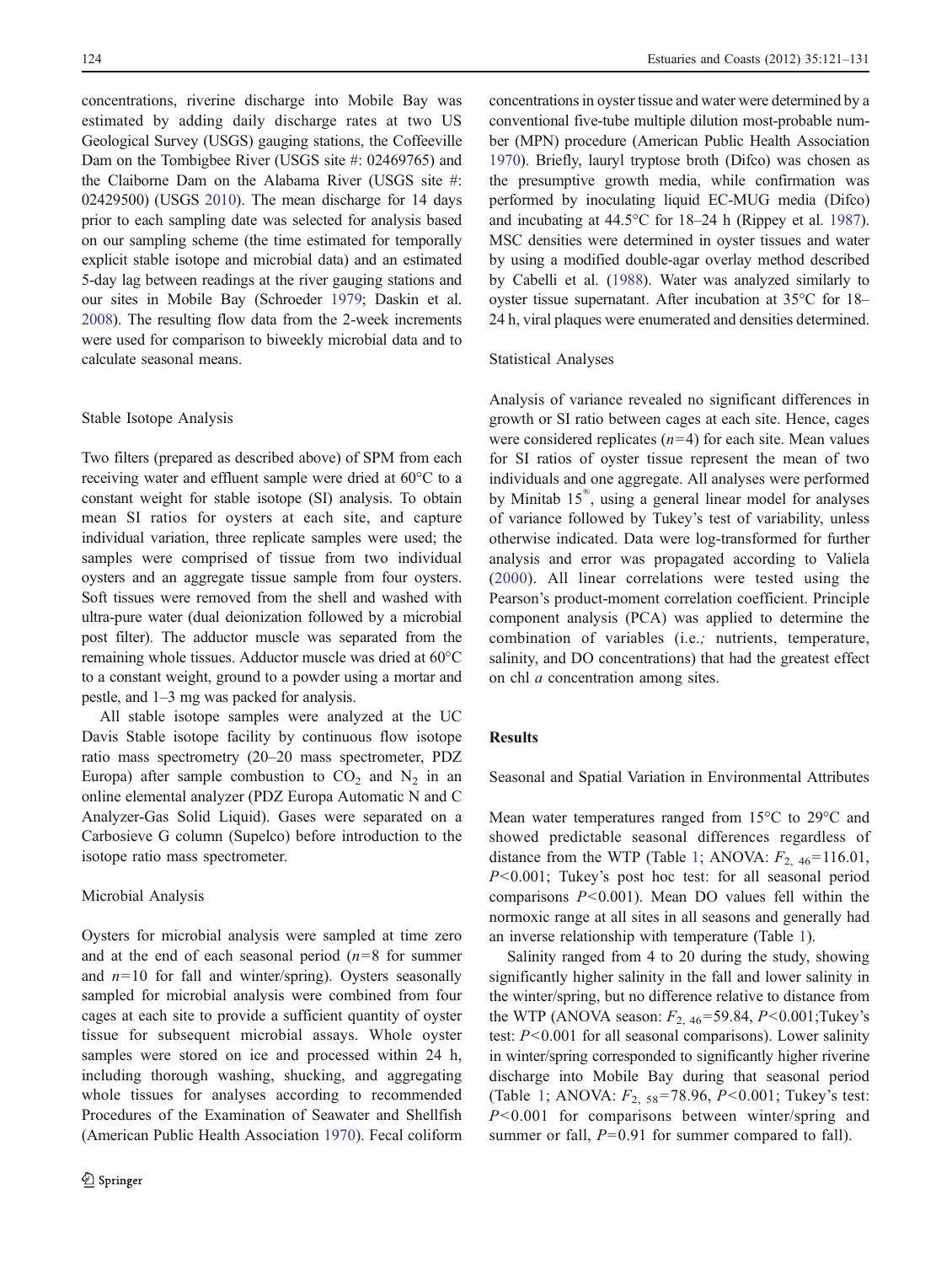<span id="page-5-0"></span>

|               | <b>Table 1</b> Riverine discharge, water temperature (Temp), dissolved oxygen concentration (DO), salinity, nitrate (NO <sub>3</sub> , nitrite (NO <sub>2</sub> ), ammonium (NH <sub>4</sub> <sup>+</sup> ), total dissolved nitrogen (TDN),<br>phosphate $(PO_4^{-2})$ , and chlorophyll a (chl a) $\pm$ standard error measured during three sampling seasons at four sites increasingly distant from a WTP outfall in Mobile Bay, AL |                |                                |                                |               |               |               |                 |                                                                                                                                                       |                      |
|---------------|-----------------------------------------------------------------------------------------------------------------------------------------------------------------------------------------------------------------------------------------------------------------------------------------------------------------------------------------------------------------------------------------------------------------------------------------|----------------|--------------------------------|--------------------------------|---------------|---------------|---------------|-----------------|-------------------------------------------------------------------------------------------------------------------------------------------------------|----------------------|
| Season        | Site Riverine Discharge (m <sup>3</sup> s <sup>-1</sup> ) Temp (°C) DO (mg $L^{-1}$ )                                                                                                                                                                                                                                                                                                                                                   |                |                                | Salinity                       |               |               |               |                 | NO <sub>2</sub> ( $\mu$ M) NO <sub>3</sub> ( $\mu$ M) NH <sub>4</sub> <sup>+</sup> ( $\mu$ M) TDN ( $\mu$ M) PO <sub>4</sub> <sup>-3</sup> ( $\mu$ M) | Chl a (mg $L^{-1}$ ) |
| Summer        | $233 + 8$                                                                                                                                                                                                                                                                                                                                                                                                                               | $29.0 \pm 0.5$ | $4.3 \pm 0.7$                  | $13.2 \pm 1.2$                 | $0.7 + 0.1$   | $2 + 0$       | $90 \pm 14$   | $134 \pm 12$    | $3.1 \pm 1.3$                                                                                                                                         | $16.3 + 4.2$         |
|               |                                                                                                                                                                                                                                                                                                                                                                                                                                         | $28.5 + 0.8$   | $4.7 + 0.6$                    | $11.7 \pm 1.3$                 | $0.3 + 0.1$   | $1\pm0$       | $13 + 7$      | $50 + 11$       | $1.2 \pm 0.4$                                                                                                                                         | $21.8 + 7.3$         |
|               |                                                                                                                                                                                                                                                                                                                                                                                                                                         | $28.7 \pm 0.6$ | $4.9 + 0.3$                    | $12.9 \pm 1.3$                 | $0.2 + 0.1$   | $\frac{1}{1}$ | $4\pm2$       | $36 + 3$        | $0.7 + 0.1$                                                                                                                                           | $21.1 + 7.1$         |
|               |                                                                                                                                                                                                                                                                                                                                                                                                                                         | $27.6 \pm 1.0$ | $4.9 \pm 0.3$                  | $14.0 \pm 1.5$                 | $0.2 + 0.0$   | $1 \pm 0$     | $4\pm1$       | $35 + 3$        | $0.8 + 0.2$                                                                                                                                           | $21.5 + 8.2$         |
| Fall          | $191 \pm 9$                                                                                                                                                                                                                                                                                                                                                                                                                             | $20.7 + 2.0$   | $5.4 \pm 0.3$                  | $20.2 + 1.0$                   | $1.0 + 0.2$   | $3.0 + 0.6$   | $122 \pm 30$  | $178 + 34$      | $4.0 \pm 1.3$                                                                                                                                         | $7.8 \pm 1.5$        |
|               |                                                                                                                                                                                                                                                                                                                                                                                                                                         | $20.7 + 2.0$   | $5.7 \pm 0.4$                  | $19.9 \pm 1.4$                 | $0.6 + 0.2$   | $2.3 + 0.6$   | $27 + 6$      | $66 + 8$        | $1.6 + 0.4$                                                                                                                                           | $7.1 \pm 1.1$        |
|               |                                                                                                                                                                                                                                                                                                                                                                                                                                         | $20.6 + 2.0$   | $6.1 \pm 0.2$                  | $18.6 \pm 0.9$                 | $3.3 \pm 0.1$ | $2.0 + 0.6$   | $5 \pm 1$     | 35 $\pm$ 2      | $0.9 + 0.2$                                                                                                                                           | $7.9 \pm 1.3$        |
|               |                                                                                                                                                                                                                                                                                                                                                                                                                                         | $20.3 + 2.0$   | $6.9 + 0.5$                    | $17.9 \pm 1.3$                 | $0.3 + 0.1$   | $1.5 + 0.7$   | $2 + 1$       | $35 + 4$        | $0.6 + 0.1$                                                                                                                                           | $10.2 \pm 1.4$       |
| Winter/spring | $1.691 \pm 120$                                                                                                                                                                                                                                                                                                                                                                                                                         | $15.6 \pm 0.7$ | $7.0 + 0.3$                    | $6.6 + 2.1$                    | $1.9 + 0.3$   | $8.7 \pm 1.8$ | $121 + 27$    | $213 + 43$      | $2.5 \pm 0.4$                                                                                                                                         | $9.2 \pm 1.5$        |
|               |                                                                                                                                                                                                                                                                                                                                                                                                                                         | $15.0 \pm 0.9$ | $6.9 \pm 0.4$                  | $7.0 + 2.4$                    | $0.7 + 0.2$   | $9.7 \pm 1.5$ | $26 + 3$      | $79 + 2$        | $1.0 + 0.2$                                                                                                                                           | $9.7 \pm 1.7$        |
|               |                                                                                                                                                                                                                                                                                                                                                                                                                                         | $14.7 \pm 1.0$ | $8.1 \pm 0.4$                  | $5.8 + 3.6$                    | $0.3 + 0.1$   | $9.3 \pm 1.9$ | $3\pm1$       | $47 + 4$        | $0.4 + 0.0$                                                                                                                                           | $12.6 \pm 1.5$       |
|               |                                                                                                                                                                                                                                                                                                                                                                                                                                         | $14.7 \pm 1.0$ | $8.4 \pm 0.2$                  | $4.4 + 1.7$                    | $0.3 + 0.1$   | $9.7 \pm 0.9$ | $5\pm1$       | $53 + 5$        | $0.5 + 0.0$                                                                                                                                           | $1.2 \pm 1.4$        |
| Effluent      | I                                                                                                                                                                                                                                                                                                                                                                                                                                       | $\mid$         | $\begin{array}{c} \end{array}$ | $\begin{array}{c} \end{array}$ | $2.8 \pm 0.1$ | $2.7 \pm 0.4$ | $936 \pm 160$ | $1,223 \pm 309$ | $57 + 36$                                                                                                                                             |                      |

Unlike other environmental variables, nutrient concentrations differed among season and among sites. NH<sub>4</sub> typically was the nutrient of greatest concentration across all sites and seasons. Concentrations of  $NO<sub>3</sub>$ ,  $NO<sub>2</sub>$ , and total dissolved nitrogen (TDN) differed among seasons (ANOVA season: NO<sub>3</sub>:  $F_{2,46}$ =86.40, P<0.001; NO<sub>2</sub>:  $F_{2,46}$ =6.89, P<0.01; TDN:  $F_2$   $_{46}$ =4.15, P=0.02), with significantly lower concentrations in summer compared to winter/spring (Tukey's test:  $P < 0.02$  for all comparisons). Nutrient concentrations were significantly higher at the site nearest the WTP, in all seasons for all nutrients except  $NO<sub>3</sub>$  (not significantly higher in any season) and  $PO<sub>4</sub>$  (not significant in summer) (Tables 1 and 2).

Chl *a* concentrations ranged from 7 to 22 mg  $L^{-1}$ (Table 1) and were significantly higher in summer than in the fall or winter/spring, but did not differ among sites (Table 2; ANOVA season:  $F_{2,46}$ =10.61, P<0.001; Tukey's:  $P<0.01$  for both comparisons). Accordingly, PCA analysis indicated that nutrients and temperature made the greatest contribution to chl a concentration (Table [3\)](#page-6-0). The PCA extracted three significant components with eigenvalues above 1, and the first two components explained more than 75% of the variance in the data (Table [3\)](#page-6-0).

#### Oyster Growth and Survival

Oysters showed significant growth through time in all seasons (Fig. [2](#page-6-0); ANOVA days in situ: summer:  $F_{2,148}$ = 108.34, P<0.001; fall: F<sub>2, 244</sub>=28.16 P<0.001; winter/ spring:  $F_{2, 419} = 66.41$ ,  $P < 0.001$ ), with the greatest growth measured on the last collection days (Fig. [2\)](#page-6-0). Because oyster growth rates differed significantly among seasons (ANOVA season:  $F_{2, 816} = 334.99$ ,  $P < 0.001$ ), but not relative to distance from the WTP, data for all sites were combined in Fig. [2.](#page-6-0) The greatest oyster growth occurred in the summer (Fig. [2,](#page-6-0) top panel; Tukey's test:  $P < 0.001$  for all comparisons) when water temperature and chl a concentrations were highest. Summer growth was approximately

Table 2 ANOVA statistics for comparison of nutrient and chl a concentrations among study sites in each season

|                   | Summer  |         | Fall    |         | Winter/spring |         |
|-------------------|---------|---------|---------|---------|---------------|---------|
| Attribute         | $F_{3}$ | Р       | $F_{3}$ | Р       | $F_{3}$       | Р       |
| $NO_3^-$          | 2.07    | 0.16    | 1.06    | 0.40    | 0.10          | 0.96    |
| $NO_2^-$          | 5.54    | 0.01    | 6.48    | < 0.01  | 16.46         | < 0.001 |
| $\mathrm{NH_4}^+$ | 28.51   | < 0.001 | 21.37   | < 0.001 | 34.59         | < 0.001 |
| <b>TDN</b>        | 33.49   | < 0.001 | 21.37   | < 0.001 | 12.84         | < 0.001 |
| $PO_4^-$          | 2.61    | 0.10    | 5.32    | 0.02    | 23.72         | < 0.001 |
| Chl a             | 0.14    | 0.93    | 1.01    | 0.42    | 1.06          | 0.40    |
|                   |         |         |         |         |               |         |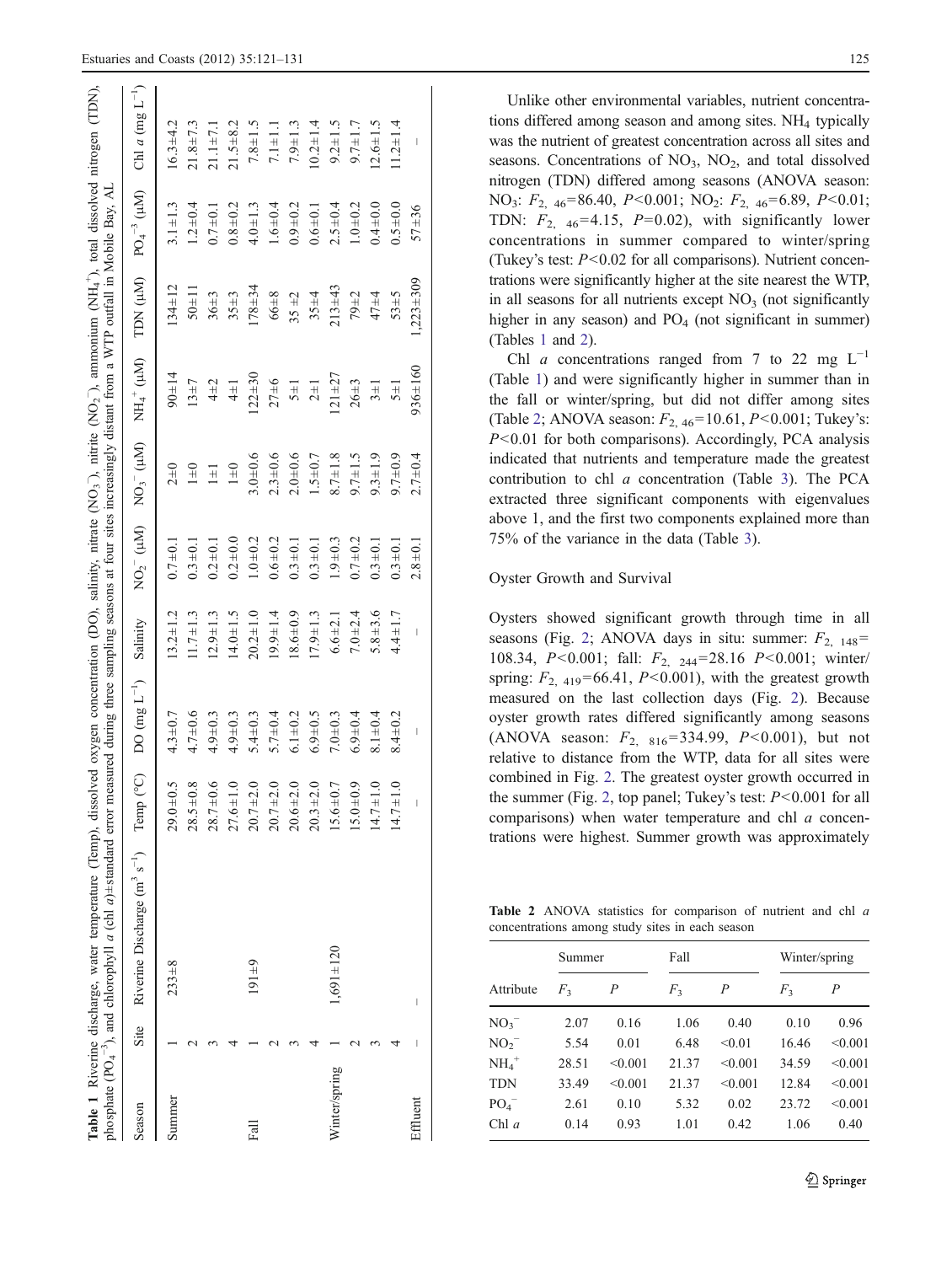<span id="page-6-0"></span>Table 3 Eigenanalysis and corresponding correlation matrix outputs for the two primary components from principal components analysis (PCA) of chlorophyll a concentration and environmental data

| Variable                  | PC1     | PC2     |
|---------------------------|---------|---------|
| Eigenvalue                | 3.51    | 2.51    |
| Proportion                | 0.44    | 0.31    |
| Cumulative                | 0.44    | 0.75    |
| <b>TDN</b>                | 0.51    | $-0.07$ |
| $PO_4^{-3}$ ( $\mu$ M)    | 0.42    | $-0.23$ |
| $NH_4^+$ ( $\mu$ M)       | 0.50    | $-0.17$ |
| $NO2-$ ( $\mu$ M)         | 0.47    | $-0.02$ |
| $NO_3^- (\mu M)$          | 0.24    | 0.33    |
| DO $(mg L^{-1})$          | 0.07    | 0.59    |
| Temperature $(^{\circ}C)$ | $-0.16$ | $-0.57$ |
| Salinity                  | $-0.04$ | $-0.37$ |

2.5 times faster than growth in the fall and nearly ten times faster than growth in winter/spring (Fig. 2, insets; ANOVA: fall:  $F_{2, 244} = 8.78$ ,  $P < 0.001$ ; winter/spring:  $F_{3, 419} = 3.91$ ,  $P<0.01$ ). During all seasons oyster mortality was less than 5%, and mortality was not related to number of days in the field or distance from the WTP outfall.

#### Stable Isotopes

 $\delta^{15}N$  in SPM Nitrogen-stable isotopes in SPM (available food for oysters) differed with season and distance from the WTP.  $\delta^{15}$ N values in SPM of receiving waters ranged from −5.5‰ at site 1 in the fall to 8.1‰ at site 4 in the summer. Overall,  $\delta^{15}N$  values in SPM were heavier in the summer than in fall (ANOVA:  $F_2$ ,  $94 = 5.13$ ,  $P < 0.01$ ; Tukey's test;  $P=0.01$ ), but  $\delta^{15}$ N values in winter/spring were not different from other seasons.  $\delta^{15}N$  values of SPM in receiving waters were lighter at site 1, closest to the WTP, than at other sites in the summer and winter/spring (ANOVA: summer:  $F_{2, 30}$ =14.52, P<0.001; winter/spring:  $F_{2, 30}$ =50.14, P<0.001; fall:  $F_{2, 30}$ =2.26, P=0.10; Tukey's test:  $P < 0.01$  for Site 1 comparisons). The isotopic differences among sites are consistent with lighter  $\delta^{15}N$  values of suspended particles in WTP effluent (−4.2±0.03‰) compared to surrounding waters of Mobile Bay  $(7.0\pm0.5\%)$ ; Fig. [3\)](#page-7-0). A control site sampled immediately north of the WTP on an incoming tide in winter/spring showed a mean  $\delta^{15}$ N value of 2.6±1.0‰, which is close to values at the outfall and consistent with tidal flow moving lighter, wastewater-derived particles northward on an incoming tide in contrast to heavier particles in surrounding waters. In the fall,  $\delta^{15}$ N values were similar among sites, driven by unusually light values at sites 3 and 4 (Fig. [3,](#page-7-0) middle panel). Similarly, light  $\delta^{15}N$  values (approx.  $-3\%$ ) were found at the control site south of site 4 during this same sampling period.



Fig. 2 Oyster growth compared to days in situ for the three seasons of study. The vertical line in each plot indicates the range of growth. Top and bottom box boundaries show upper and lower quartiles, and the hash mark crossing each vertical line represents median growth. Mean (±standard error) growth per day for the season is shown in the insets. Letters indicate results of Tukey's post hoc tests:  $P < 0.001$  for all summer and winter/spring comparisons;  $P < 0.001$  for day 14 compared with other days in fall

 $\delta^{15}N$  in Oyster Tissue  $\delta^{15}N$  values in oyster tissues differed relative to days in situ, season, and distance from the WTP. The mean  $\delta^{15}N$  values in oyster tissues decreased with increasing days in situ as oysters grew in summer and fall (Fig. [4](#page-7-0); ANOVA days in situ: summer:  $F_{2, 38} = 8.42$ ,  $P =$ 0.001; fall:  $F_{2, 107} = 34.43$ , P<0.001). The initial hatcheryderived isotope ratio  $(10.0\pm0.5\%)$  was replaced by ratios specific to each transplant site (Fig. [4;](#page-7-0) Tukey's test: summer:  $P<0.001$  for day 38 compared to day 10; fall:  $P<0.001$  for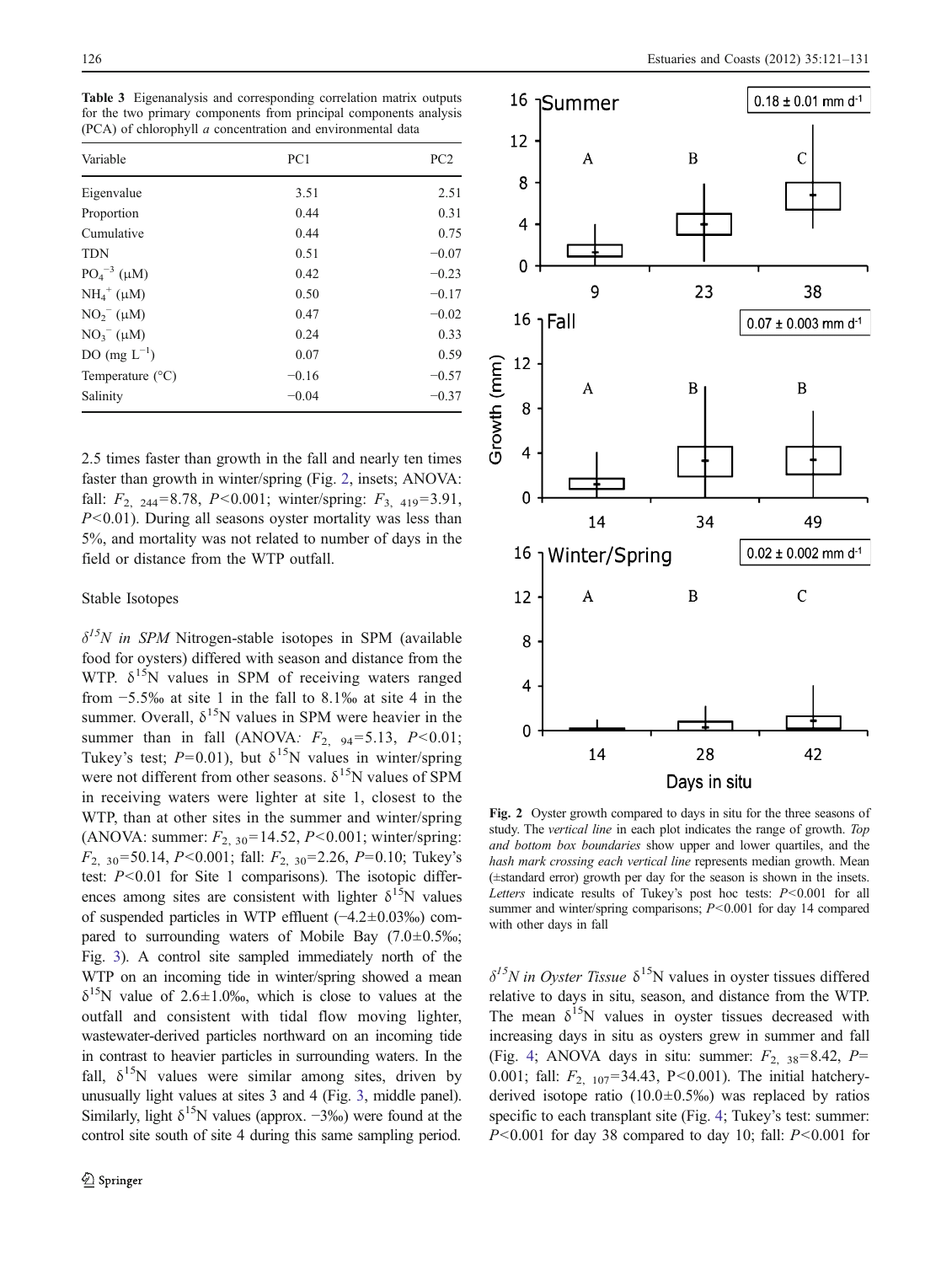<span id="page-7-0"></span>

Fig. 3  $\delta^{15}$ N values in suspended particulate material (SPM) from receiving waters at four sites, increasingly distant from the WTP. Triangles represent the  $\delta^{15}N$  values of WTP effluent. The dashed lines represent mean ( $\pm$ standard error) background  $\delta^{15}N$  values of SPM in Mobile Bay. Note that the y-axis passes through  $0'$  km distance, indicating the location of the outfall

all comparisons to day 14). Overall,  $\delta^{15}N$  values in oyster tissues were lightest in summer, reflecting the greatest acquisition of ambient  $\delta^{15}$ N values (Tukey's test:  $P < 0.01$ ) for all comparisons). Accordingly,  $\delta^{15}N$  values in oyster tissue positively correlated with but were heavier than  $\delta^{15}N$ values in SPM from surrounding waters in summer (Fig. [5,](#page-8-0) Pearson's correlation  $r=0.80$ ,  $P=0.001$ ).

#### Microbial Concentrations

MSC and fecal coliform concentrations showed similar patterns in water and oyster tissues, but MSC was a more specific indicator of wastewater influence among seasons.

MSC and fecal coliform concentrations were consistently higher in tissues than in water (Table [4](#page-8-0)), and neither indicator differed in concentration among seasons (ANOVA season: MSC: Water:  $F_{2,6} = 3.99$ ,  $P = 0.14$ ; Tissue:  $F_{2,9} = 1.09$ ,  $P=0.40$ ; Fecal coliform: Water:  $F_{2, 6} = 2.24, P=0.23$ ; Tissue:  $F_{2,9}$ =2.73, P=0.16). During the winter/spring, however, fecal coliform concentrations in oyster tissue were greater than the maximum limit of detection, corresponding to the period of highest riverine discharge into Mobile Bay (Table [1](#page-5-0)). Because riverine discharge may have contributed to the high microbial load during this period, we opted to eliminate winter/spring data from subsequent analyses. MSC and fecal coliform concentrations in water and tissues did not



Fig. 4  $\delta^{15}$ N values in oyster tissue compared with the number of days in situ during three seasonal periods of the study. Triangles indicate the  $\delta^{15}$ N value in oyster tissues at time 0 (hatchery based). The *dashed lines* represent the  $\delta^{15}N$  value of suspended particles in WTP effluent. Note that the y-axis passes through day  $0$ ', indicating the day oysters were deployed at field sites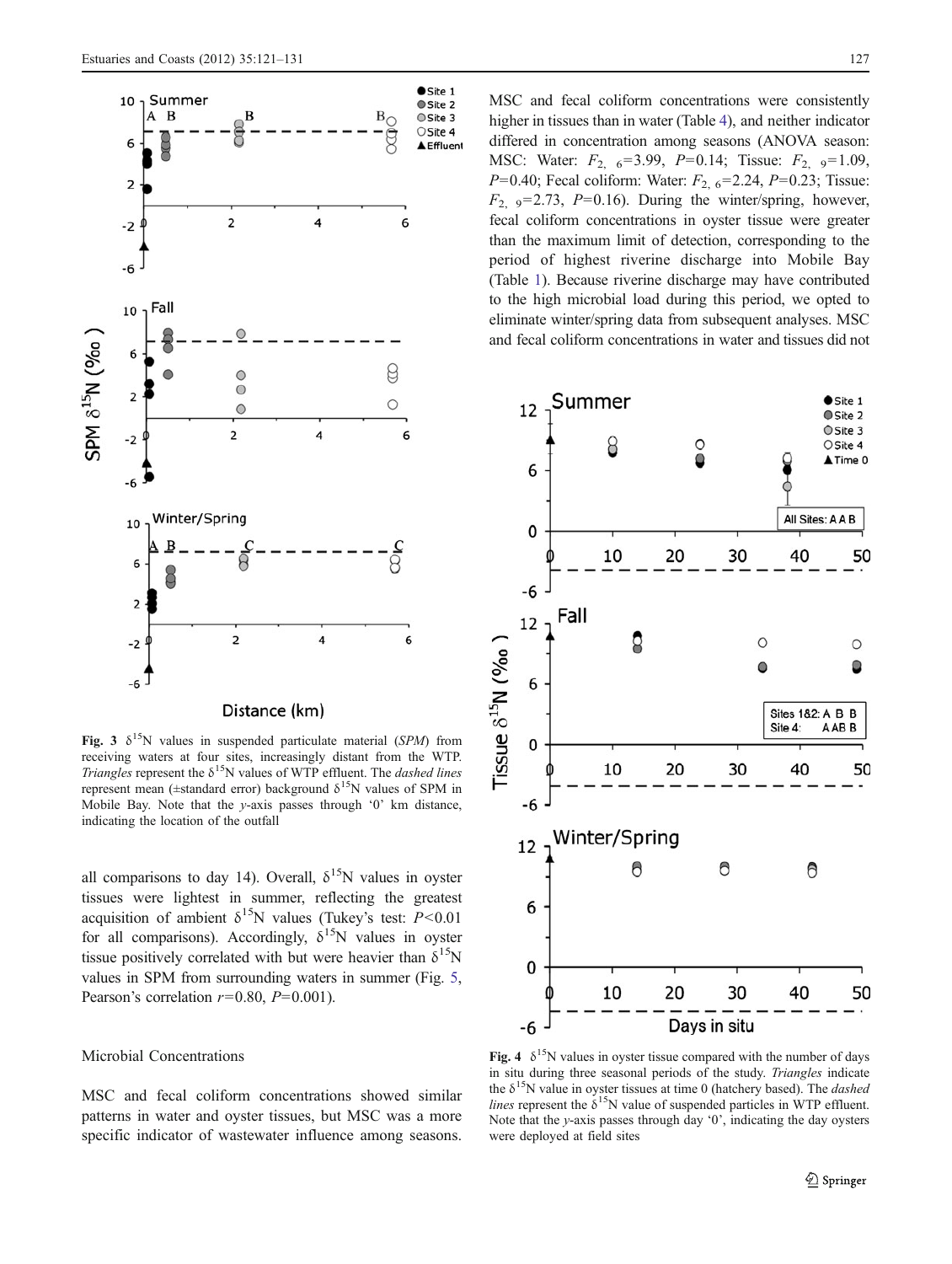<span id="page-8-0"></span>Table 4 MSC and fecal coliform concentrations in receiving water and oyster tissues at four sites increasingly distant from a WTP in Mobile Bay, AL, separated by sampling season

|        |                | $MSC$ (PFU 100 $g^{-1}$ ) |        | Fecal coliforms (MPN 100 $g^{-1}$ ) |         |  |
|--------|----------------|---------------------------|--------|-------------------------------------|---------|--|
| Season | Site           | Water                     | Tissue | Water                               | Tissue  |  |
| Summer | 1              | 100                       | 2,296  | 79                                  | 540     |  |
|        | $\overline{2}$ | 20                        | 1,643  | 13                                  | 350     |  |
|        | 3              | 10                        | 197    | 17                                  | 130     |  |
|        | $\overline{4}$ | 10                        | 171    | 8                                   | 350     |  |
| Fall   | 1              | 160                       | 27,503 | 490                                 | 9,200   |  |
|        | $\overline{2}$ | 60                        | 1,368  | 140                                 | 3,500   |  |
|        | 3              | 20                        |        | 49                                  |         |  |
|        | $\overline{4}$ | 10                        | 5      | $\overline{2}$                      | 130     |  |
| Spring | 1              |                           | 2,633  |                                     | >16,000 |  |
|        | $\overline{2}$ |                           | 3,112  |                                     | >16,000 |  |
|        | 3              |                           | 126    |                                     | 1,700   |  |
|        | 4              |                           | 13     |                                     | 120     |  |

differ among sites (ANOVA—MSC: Water:  $F_{2, 6}$ =4.20, P= 0.09; Tissue:  $F_{2,9}$ =1.14, P=0.42; fecal coliform: Water:  $F_{2,6}$ =1.81, P=0.32; Tissue:  $F_2$ ,  $9=0.73$ , P=0.23), but the highest absolute concentrations of each indicator were found at site 1 (Fig. [6\)](#page-9-0). When distance was considered a continuous variable, MSC concentrations in tissues showed a significant logarithmic decrease relative to distance from the WTP (Fig. [6,](#page-9-0) bottom left panel, Regression:  $F_{\text{reg3}} = 22.19$ ,  $P < 0.01$ ,  $R^2 =$ 

#### Stable Isotope and Microbial Correlations

0.752,  $y=-27.60ln(x)+43$ .

MSC male-specific coliphage, MPN most-probable number

MSC and fecal coliform concentrations in oyster tissues were correlated with  $\delta^{15}$ N values in oyster tissues (Pearson's correlation—MSC: r=−0.38, P=0.01; fecal coliform:  $r=-0.42$ ,  $P=0.01$ ; Fig. [7,](#page-9-0) bottom panels). In contrast, neither MSC nor fecal coliforms correlated with  $\delta^{15}$ N values in water (Fig. [7,](#page-9-0) top panels).



Fig. 5  $\delta^{15}$ N values in oyster tissues compared with  $\delta^{15}$ N values in SPM from receiving waters at four sites increasingly distant from the WTP. The *dashed line* shows a 1:1 fit

#### Discussion

Season and distance from the WTP outfall had significant effects on environmental attributes, oyster growth, and other bioindicators of wastewater exposure. Season affected water temperature, salinity, chl a concentrations, oyster growth, and in turn, the integration of wastewater-specific stable isotopes into oyster tissue. Seasonal variation in riverine discharge may also have affected total fecal coliform load to receiving waters because upstream riverine and terrestrial inputs convey fecal coliforms to estuaries (Calci et al. [1998](#page-11-0); Gregory and Frick [2001;](#page-11-0) Lipp et al. [2001](#page-11-0)). In contrast, distance from the WTP affected the concentration of nutrients in receiving waters, the magnitude of  $\delta^{15}N$  values in SPM and oyster tissues, and MSC concentrations in oysters. Although these seasonal and spatial effects were distinct, they were not entirely independent. For example, chl a concentration (a measure of food supply for oysters) was mediated by wastewaterdependent nutrient concentrations and season-dependent water temperature. Similarly,  $\delta^{15}$ N values in oyster tissues were determined by proximity to the wastewater source but also mediated by growth rates, which varied with seasonal shifts in water temperature and food supply. These data highlight the importance of considering both seasonal and spatial effects when defining wastewater influence on a system or species.

Implications for Estuarine Ecology Despite seasonal and spatial variation, stable isotope ratios, MSC, and fecal coliforms reflected wastewater exposure in oysters and their habitat when ecological indicators did not. Previous research has found distinct habitat changes such as reduced DO, increased primary production, and increased secondary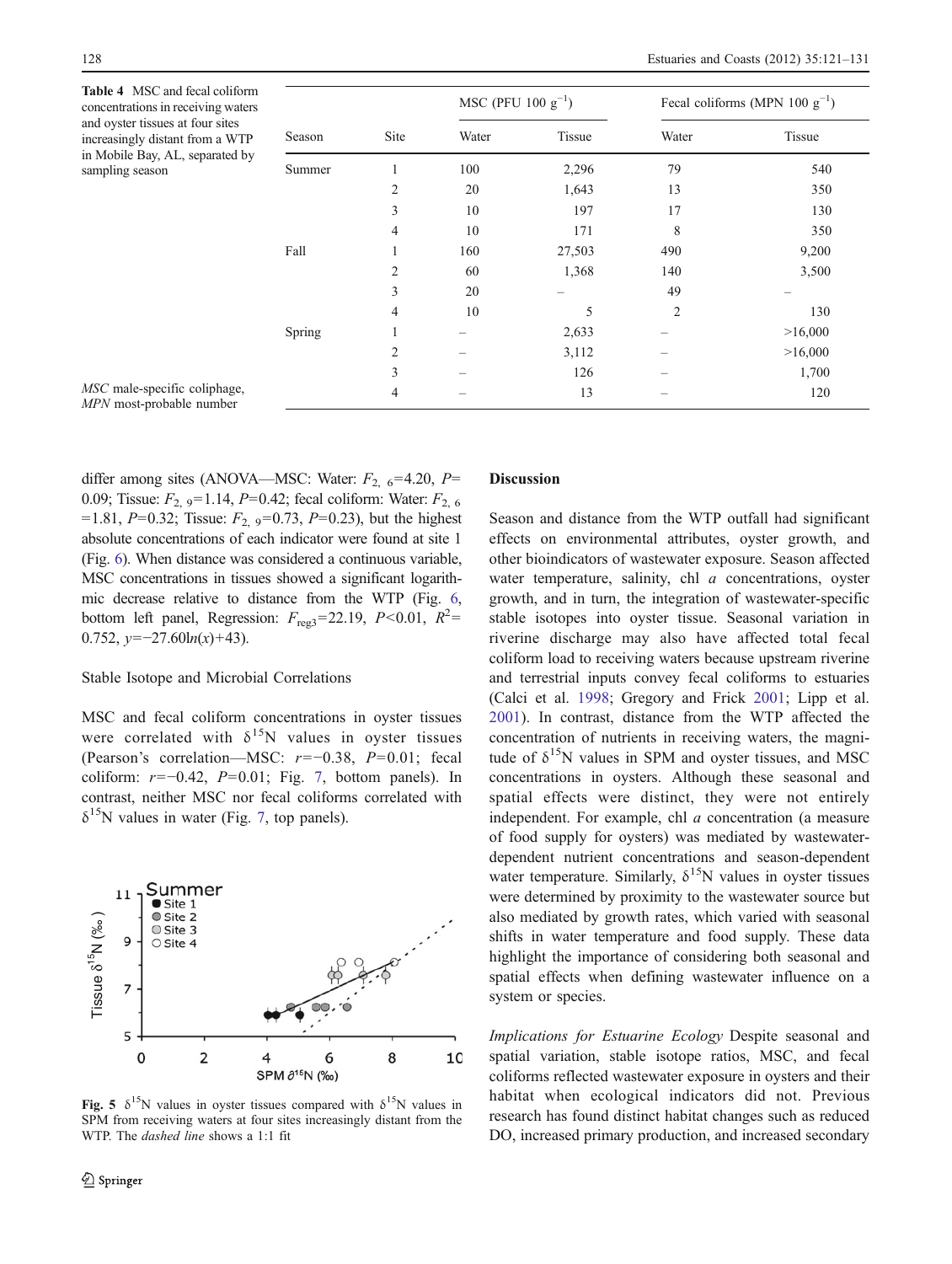Fig. 6 Concentrations of malespecific coliphage (MSC) and fecal coliforms in water (top) and oyster tissue (bottom) at four distances from the WTP outfall (values represent the mean± standard error of summer and fall sampling periods)

<span id="page-9-0"></span>

production or species loss in areas with high wastewater input (e.g., Carmichael et al. [2004;](#page-11-0) Nixon et al. [2002](#page-11-0); Valiela [2006\)](#page-11-0). While our study is consistent with others in finding elevated nutrients in water closer to the wastewater source (Bowen and Valiela [2001;](#page-10-0) Savage [2005](#page-11-0)), nutrient enrichment did not translate to reduced DO, increased chl a concentrations, enhanced oyster growth, or reduced survival with proximity to the WTP outfall. Stable-N isotopes as well as MSC and fecal coliform concentrations in water and oyster tissues, however, showed that the oysters had been exposed to and incorporated particles from WTP effluent. These data point out that wastewater-derived N and microbial contaminants can enter, contribute to, and potentially pass through estuarine food webs without measurably changing habitat, growth and survival of primary consumers. Hence, the relative importance of wastewater-derived particles to estuarine trophic structure or contamination of commercial fishery stocks may be underestimated in areas where the net influence of wastewater input has not prompted substantial changes in habitat quality or species biomass and abundance.

Indicator Function While water samples reflected shortterm variation in wastewater exposure, oyster tissues were a better indicator of wastewater contamination through time. For example, the temporally discrete, unusually light  $\delta^{15}N$ values we captured in SPM during fall at sites 3 and 4 (farthest from the WTP) were not reflected in oyster tissues, suggesting that whatever source contributed to those values was episodic. Water samples, therefore, provided a "snapshot" of local conditions, representing a moment in time. In

Fig. 7 MSC and fecal coliform concentrations in water (top) and oyster tissues (bottom) compared with  $\delta^{15}N$  values in SPM and tissue, respectively, for the summer and fall sampling periods

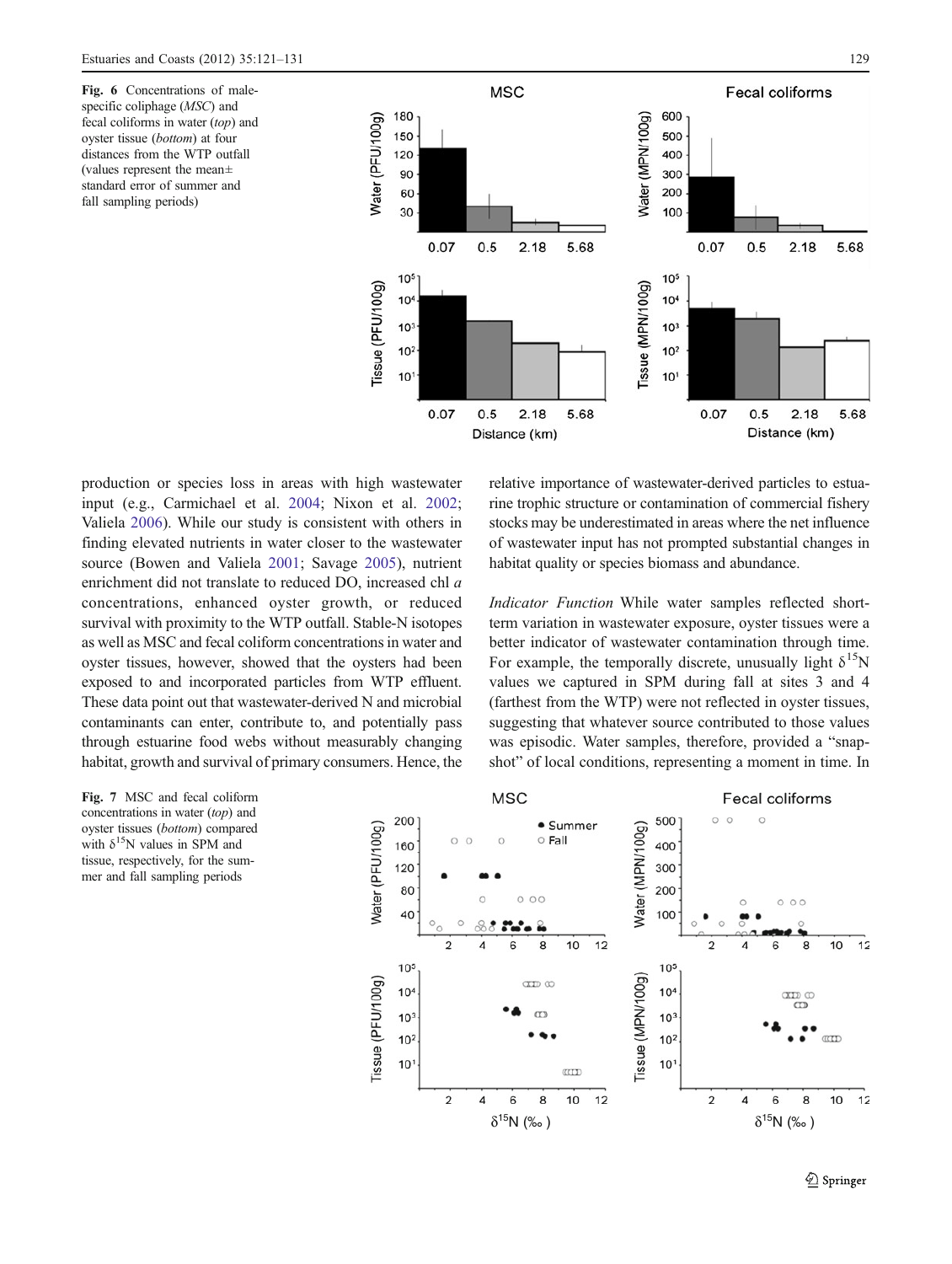<span id="page-10-0"></span>contrast, oysters assimilated N stable isotopes and accumulated microbial indicators through time, which will provide integrative information on conditions in situ on a scale of days to weeks (Burkhardt et al. [1998](#page-11-0); Burkhardt and Calci [2000;](#page-11-0) Daskin et al. [2008\)](#page-11-0). For this reason, stable isotope ratios best indicated wastewater exposure in the summer and fall when oysters were actively feeding on local SPM and growing.

Fecal coliforms also best reflected WTP-derived contaminants during fall and summer, when riverine discharge and the potential for microbial input from alternative sources were low. Consistent with our findings, winter/spring is typically the season of highest riverine discharge to Mobile Bay (Park et al. [2007;](#page-11-0) USGS [2010](#page-11-0)). The long-term mean discharge to the bay is ~1,800 m<sup>3</sup> s<sup>-1</sup>, more than 100 m<sup>3</sup> s<sup>-1</sup> greater than measured during this study, which occurred in a period of drought (Park et al. [2007;](#page-11-0) US Drought Monitor [2007;](#page-11-0) USGS [2010\)](#page-11-0). Riverine discharge did not have a significant effect on N stable isotope ratios or MSC concentrations as evidenced by the similarity among  $\delta^{15}N$  values in SPM and MSC concentrations across seasons (Table [4\)](#page-8-0). There is little doubt that riverine discharge contributes microbial load to the downstream estuary year round and more study is needed to quantitatively define the relative contribution of wastewater inputs and riverine discharge. Given that fecal coliform concentrations increase and then drop rapidly after rainfall and discharge events (in less than the biweekly periods we sampled; Chigbu et al. [2005](#page-11-0)) and the Mobile Bay area was experiencing a period of moderate to severe drought during the summer and fall periods sampled (Clark et al. [2008;](#page-11-0) US Drought Monitor [2007\)](#page-11-0), it seems likely that we captured among the lowest possible background riverine contributions possible in the Mobile Bay system. Importantly, these data suggest that the reliability and utility of fecal coliforms to serve as an indicator of point municipal WTP failures may be confounded under typical discharge conditions in Mobile Bay and other water bodies that regularly receive high inputs of riverine discharge.

Unlike the other indicators, MSC showed potential to function effectively to indicate wastewater exposure regardless of season. Like fecal coliforms, MSC is not human specific. Contributions of MSC from municipal wastewater, however, far outweigh animal contributions in most estuaries (Calci et al. [1998](#page-11-0)). Moreover, when used in conjunction with a source-specific indicator such as N stable isotope ratios, the relationship between microbial contamination and a point wastewater source is strengthened. The positive correlation between MSC concentrations and stable isotope ratios in summer and fall, suggests that combining MSC and stable isotope analysis provided the better option for determining oyster exposure to WTP effluent from specific sources. N stable isotope ratios may be particularly useful to distinguish different types of

wastewater because different levels of processing and delivery result in different isotopic signatures, ranging from light values in effluent from direct discharge facilities to heavier values in groundwater-derived septic inputs (Spies et al. [1989](#page-11-0); Wayland and Hobson [2001;](#page-11-0) Savage [2005](#page-11-0)).

By combining three independent measures of wastewater influence—traditional oyster ecology, N stable isotope analysis, and microbial indicators—we provide the first data regarding the simultaneous influence of wastewater on ecology and microbe accumulation in a commercially harvested species. Although gross ecological effects of wastewater exposure may be too subtle to detect, wastewater-derived particles may still affect local food webs and the suitability of shellfish stocks for human consumption. Use of multiple indicators of wastewater exposure that are selected to best fit the temporal and spatial scales of interest can significantly improve detection of contaminated shellfish and ecological effects. These improvements are important because direct detection methods for pathogens require multiple specific tests and in many cases remain cumbersome, time consuming, and cost prohibitive while providing no ecological information and little predictive value (Lemarchand et al. [2005](#page-11-0); Girones et al. [2010\)](#page-11-0). In contrast, the multiple indicator approach we describe will inform municipal waste management and urban planning, refine boundaries for harvest area closures, reduce harvest of contaminated shellfish, and provide data for ecological assessments.

Acknowledgments This work was funded by the Dauphin Island Sea Lab, a grant from the National Sea Grant College Program of the US Department of Commerce's National Oceanic and Atmospheric Administration under NOAA Grant NA06OAR4170078 MASGC., the Mississippi-Alabama Sea Grant Consortium (project number R/CEH-28), and the National Science Foundation Research Experience for Undergraduates Program at the Dauphin Island Sea Lab (#OCE-0453973). Thanks to H. Patterson for sharing stable isotope data in SPM and oysters form control sites in Mobile Bay, K. Park and B. Dzwonkowski for guidance in locating and analyzing freshwater discharge data, and J. McCreadie and K. Park for comments on earlier versions of the paper, including statistical analyses. A. Aven, C. Pabody, N. Taylor, M. Ajamian, K. Robinson, L. Barnes, and G. Miller provided field and lab assistance.

#### References

- Alexander, C. 1998. Classified shellfish growing waters. State of the coast report, National Oceanographic and Atmospheric Administration.
- American Public Health Association. 1970. Recommended procedures for the examination of seawater and shellfish, 4th edn. Washington: APHA
- Anderson, I.C., M.W. Rhodes, and H.I. Kator. 1983. Seasonal variation in survival of Escherichia coli exposed in situ in membrane diffusion chambers containing filtered and nonfiltered estuarine water. Applied and Environmental Microbiology 45: 1877–1883.
- Bowen, J.L., and I. Valiela. 2001. The ecological effects of urbanization of coastal watersheds: Historical increases in